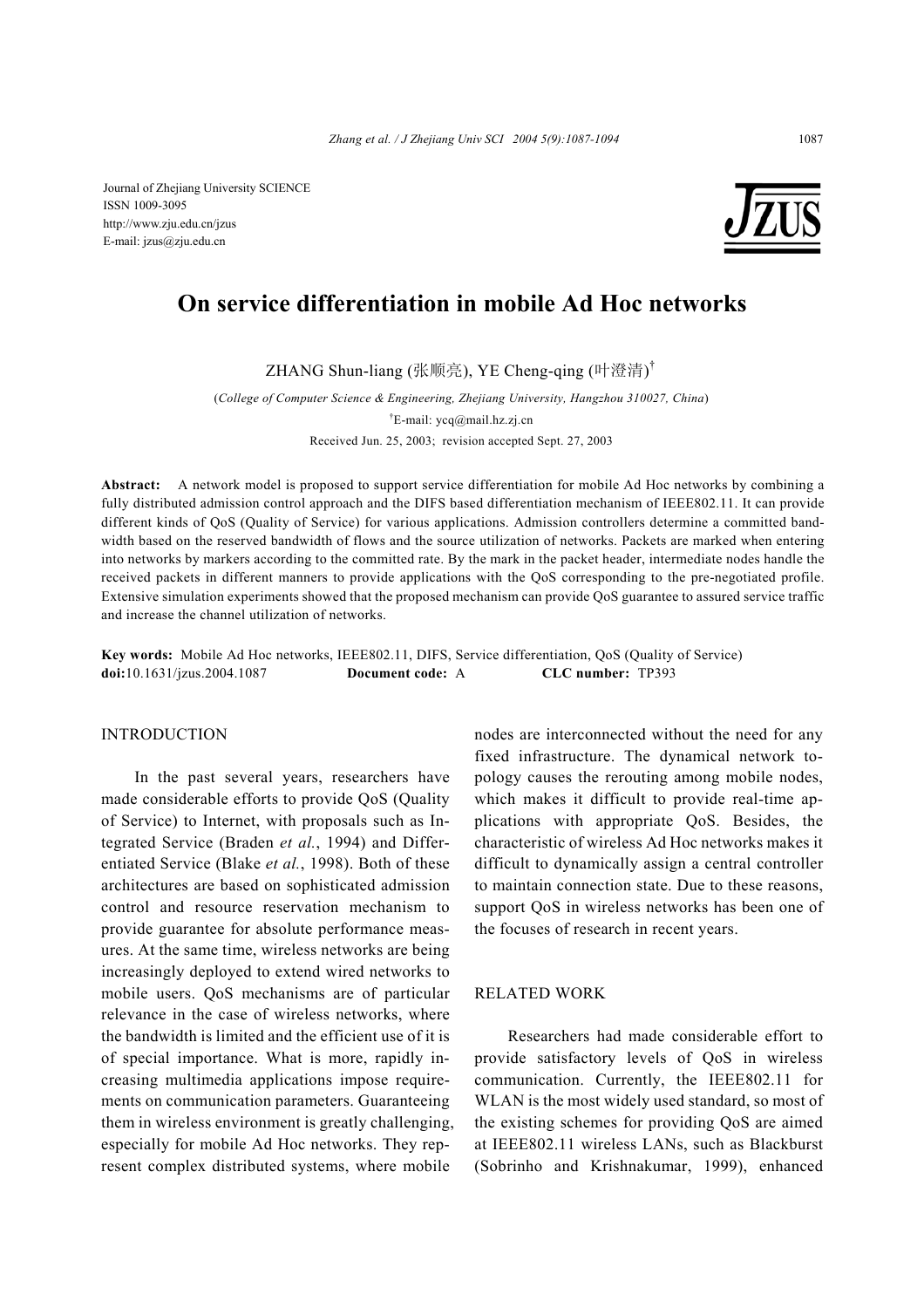DCF (Benveniste *et al.*, 2001). Research (Lindgren *et al.*, 2001) revealed that Blackburst gives the best performance to high priority traffic with regard to throughput and access delay. However, it imposes on high priority traffic the requirement of constant access intervals. Though EDCF provides good service differentiation, it cannot provide so good service as Blackburst because of EDCF's high rate of collisions. Aad and Castelluccia (2001) proposed and analyzed three differentiation mechanisms for IEEE802.11 wireless networks: backoff based differentiation; DIFS based differentiation; maximum frame length based differentiation. Banchs and Perez (2002) also proposed a scheme to provide throughput guarantees for wireless LAN by Backoff based differentiation mechanism. Because of its stability problem (Aad and Castelluccia, 2002), this scheme unavoidably suffers from the same drawbacks. The aforementioned schemes for wireless networks lack the necessary admission control mechanisms. Recently, Ahn *et al.*(2002) proposed a network model for service differentiation in wireless Ad Hoc networks. It provides necessary admission controllers, which determine whether to admit the new real-time traffic based on the admitted real-time traffic load in networks. Without adopting the differentiation mechanism in IEEE 802.11, the admitted best effort traffic will compete for the resources with real-time traffic at the same priority and, in the worst case, may have to be dropped or saddled with degraded best effort delivery. Due to these problems, we proposed a scheme with both admission control mechanism and the differentiation mechanism of IEEE802.11

to provide assured service for real-time traffic. The basic IEEE802.11 medium access mechanism is DCF and is based on the Carrier Sense Multiple Access with Collision Avoidance (CSMA/CA) protocol. The operation of 802.11 MAC is shown in Fig.1.

# DISTRIBUTED MECHANISM FOR SERVICE DIFFERENTIATION

# **Architecture**

In order to support service differentiation and guarantee the QoS of assured service traffic, appropriate admission control mechanisms are indispensable. The model proposed by Ahn *et al.*(2002) was used by us to design a new model for the requirement of QoS. The new model is shown in Fig.2.

A classifier, a meter and a marker operate between the IP layer and the MAC layer with the differentiation mechanism. The classifier is able to differentiate TCP packets and UDP packets, forcing packets of flows that require assured service to pass through the meter and the marker. The meter measures the temporal properties of the stream of packets against certain traffic profile, which is negotiated with admission controller before packets enter into the network. Admission controller determines a committed rate according to the reserved bandwidth of a session and the remnant resource of the networks. If there is enough resource left, the committed rate is just the reserved bandwidth; oth-





**Fig.1 IFS relationships of IEEE802.11 Fig.2 Model for service differentiation**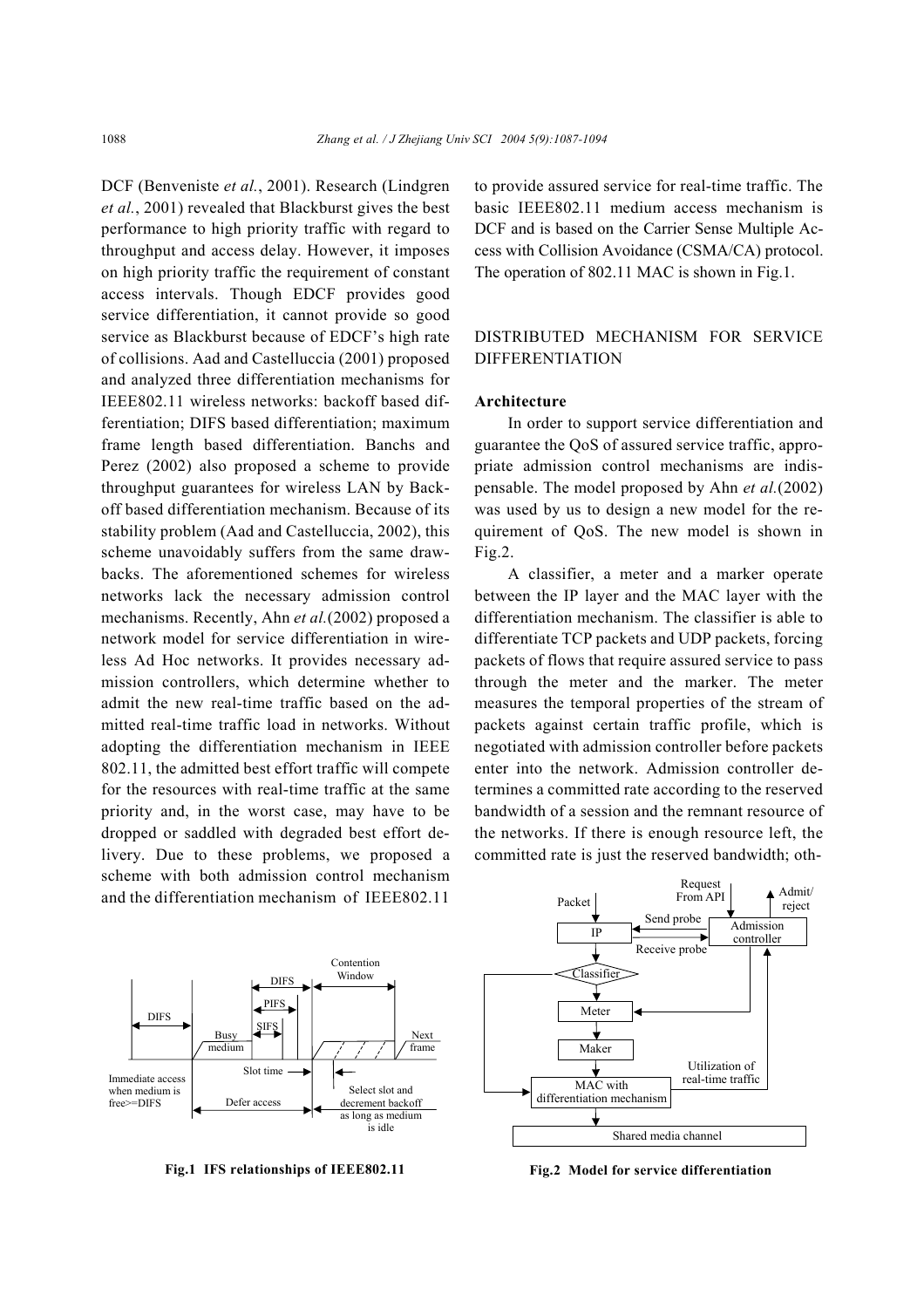erwise, it is the remnant bandwidth. If the real-time session cannot accept this, the admission controller will prevent it from entering into the networks. When a session is admitted, there is no admission control decision made at intermediate nodes. Rather, the admission controller determines whether a new real-time session should be admitted or not is conducted solely at the source node based on the result of end-to-end request/response probe. The marker sets the bit of mark in the packet header as IN (in profile) or OUT (out profile) according to the result of measurement by the meter and sets the rate label of flows in the packet header. The mechanism provides packets marked as IN with assured service and provides packets marked as OUT with best effort service.

## **Admission control mechanism**

The admission control is source-based. Each mobile node measures local resource availability by listening to packets sent within radio transmission range. When admitting a new session, the admission controller located at the source node sends a probing request packet toward the destination node to estimate the end-to-end bandwidth availability. After intercepting the probing request packet, each intermediate node between the source-destination pair updates the bottleneck bandwidth field of it if the local bandwidth availability at the node is less than the current value of the field. Then the value of the bottleneck field at the destination node represents the bottleneck bandwidth along the path. The destination node sends a probing response packet back to the source node to notify it the available bandwidth. According to this information, the admission controller determines whether a flow can get the expected Assured Service. Because of node mobility, the admission controller has to implement dynamic regulation of the AS traffic with source based regulation algorithms. Each node continuously and independently measures the utilization of the AS traffic to estimate the local available band-width. When a node detects congestion or overload conditions, it starts marking CE bit in the IP header of AS packets. If the destination node encounter packets with the CE bit marked, it informs source node by a regulate message. Then the source node initiates the re-establishment of flows that have previously been successfully admitted in the same way as admitting new flows.

#### **Traffic policing and marking**

At the source node, packets of flows requiring assured service are passed to meter and marker. Here, we adopt token bucket mechanism to measure the traffic. The token bucket gets filled at the committed rate, which is determined by admission controller after negotiation. For each successful transmission, the length of the transmitted packet in bytes is subtracted from the bucket. If there are no packets to be transmitted or the packet-sending rate is smaller than the committed rate, token bucket will overflow and the new generated tokens will be dropped. When a packet comes, the packet is marked as IN if there are tokens left. Otherwise, the packet is marked as OUT, which means setting a reserved bit in packet header. The default mark of a TCP packet is OUT. It can be set as IN to get the assured service if necessary. Besides, the marker sets the rate label in packet header after estimating the rate of packet stream of a flow. The rate is calculated by Eq.(1) (Stoica *et al.*, 1998). Let  $t_i^k$  and  $l_i^k$  be the arrival time and length of the *k*th packet of flow *i*. The estimated rate of flow *i*,  $r_i$  is updated every time a new packet is received:

$$
r_i^{\text{new}} = [1 - e^{\frac{-T_i^k}{k}}] \frac{I_i^k}{T_i^k} + e^{\frac{-T_i^k}{k}} r_i^{\text{old}}
$$
(1)

where  $T_i^k = t_i^k - t_i^{k-1}$  and *k* is a constant.

## **Extension of IEEE802.11 MAC**

Though differentiation mechanisms for IEEE 802.11 proposed by Aad can provide service differentiation, it left many questions to be resolved. One of the important questions is the parameter setting. How to set the parameters in various traffic load conditions to get the desired service differentiation and ideal medium utilization simultaneously? If the difference between the parameters is too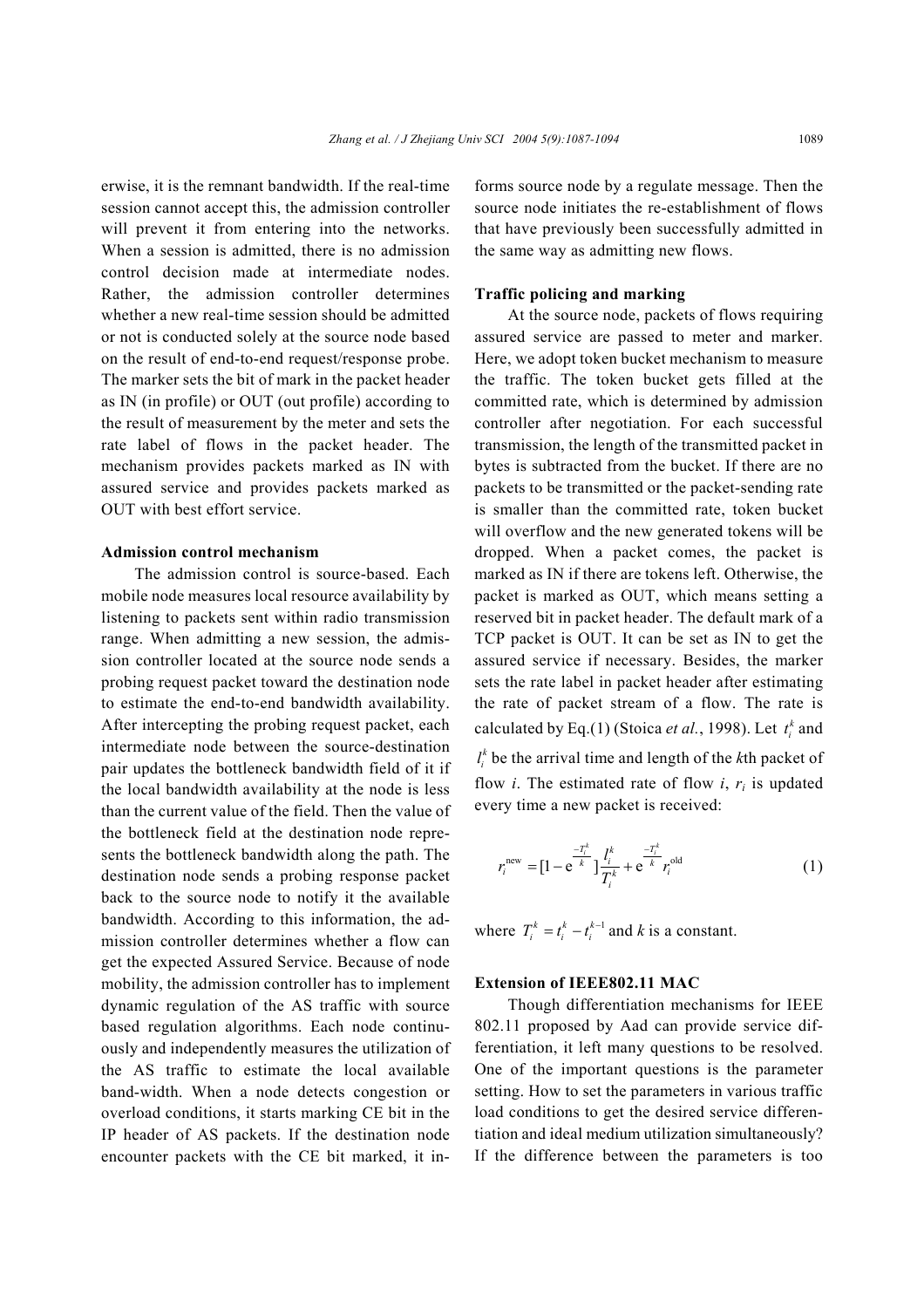small, the QoS of high priority flows cannot get guarantee. If the difference between the parameter is too large, the low priority packets have to wait unnecessarily long time although there are no high priority packets to be transmitted, which will decrease the channel utilization. Due to these problems, we proposed a scheme to resolve them. The main idea is that try to guarantee the original rate (the estimated rate when traffic is admitted into the networks) of assured service traffic and let the best effort traffic make the most of the remnant resource. Like DiffServ, the scheme provides a soft kind of QoS, i.e. statistical QoS guarantee is given to traffic aggregates, but an individual packet does not receive any kind of guarantee; statistical QoS guarantee is given to flow aggregates but an individual flow does not receive any kind of guarantee. This fits well the type of QoS that can be achieved with the distributed MAC. Based on the research of Aad, we adopt DIFS based differentiation mechanism and make some modification to DCF of IEEE 802.11. The DIFS is calculated according to the following method.

```
Upon receiving a packet: 
     middle=(difs_in+difs_out)/2.0 
if (mark is IN and the node is intermediate node) { 
     call procedure to calculate act_rate 
     call procedure to calculate sum_rate
     ratio=act_rate/sum_rate 
     if (difs_in*ratio>pifs) 
        difs_in*=ratio
     else 
        difs_in=(difs_in+pifs)/2.0 
     if (avg \, coll > c_1) difs in^*=(1+a_1)if (difs_in>middle) difs_in=middle
} 
     if (mark is OUT) { 
          if (avg_coll=0) { 
            difs out^*=(1-b_1)if (difs_out<middle) 
            difs_out=middle 
          } else if (\text{avg } \text{coll} > c_2)difs out^*=(1+a_1)}
```
where *difs\_in* and *difs\_out* are DIFS for packets

with mark such as IN or OUT respectively; *middle* is the mean of them; *avg coll* is the number of collisions in average a packet experiences before it is successfully transmitted; *act\_rate* is the estimated aggregate rate of flows; *sum\_rate* is the sum of the original assured rate of flows when admitted by admission controller;  $c_1$  and  $c_2$  are threshold values. When receiving packets, nodes classify them according to the mark in the packet header and process them with different methods. To avoid the interference among different priority traffic, we make some modification to the queue mechanism of basic DCF. It is shown in Fig.3.



**Fig.3 Queue of basic DCF and proposed DCF**

To improve the channel utilization, we keep the equation *difs\_in*<*difs\_out* without guaranteeing *difs\_out*–*difs\_in*>=*RRin* (maximum random range)*.* When receiving packets with mark as IN, intermediate nodes estimate the rate of packet stream with Eq.(1). The estimated rate is not per flow rate but the aggregate rate of flows. By the rate label in packet header, intermediate nodes can infer the original assured rate of these flows. If *act\_rate* less than *sum\_rate*, they decrease *difs\_in* to increase the transmission of packets with the mark as IN. Otherwise, *difs* in is increased to decrease the transmission of packets with the mark as IN. *difs\_in* is adjusted only by intermediate nodes while *difs\_out*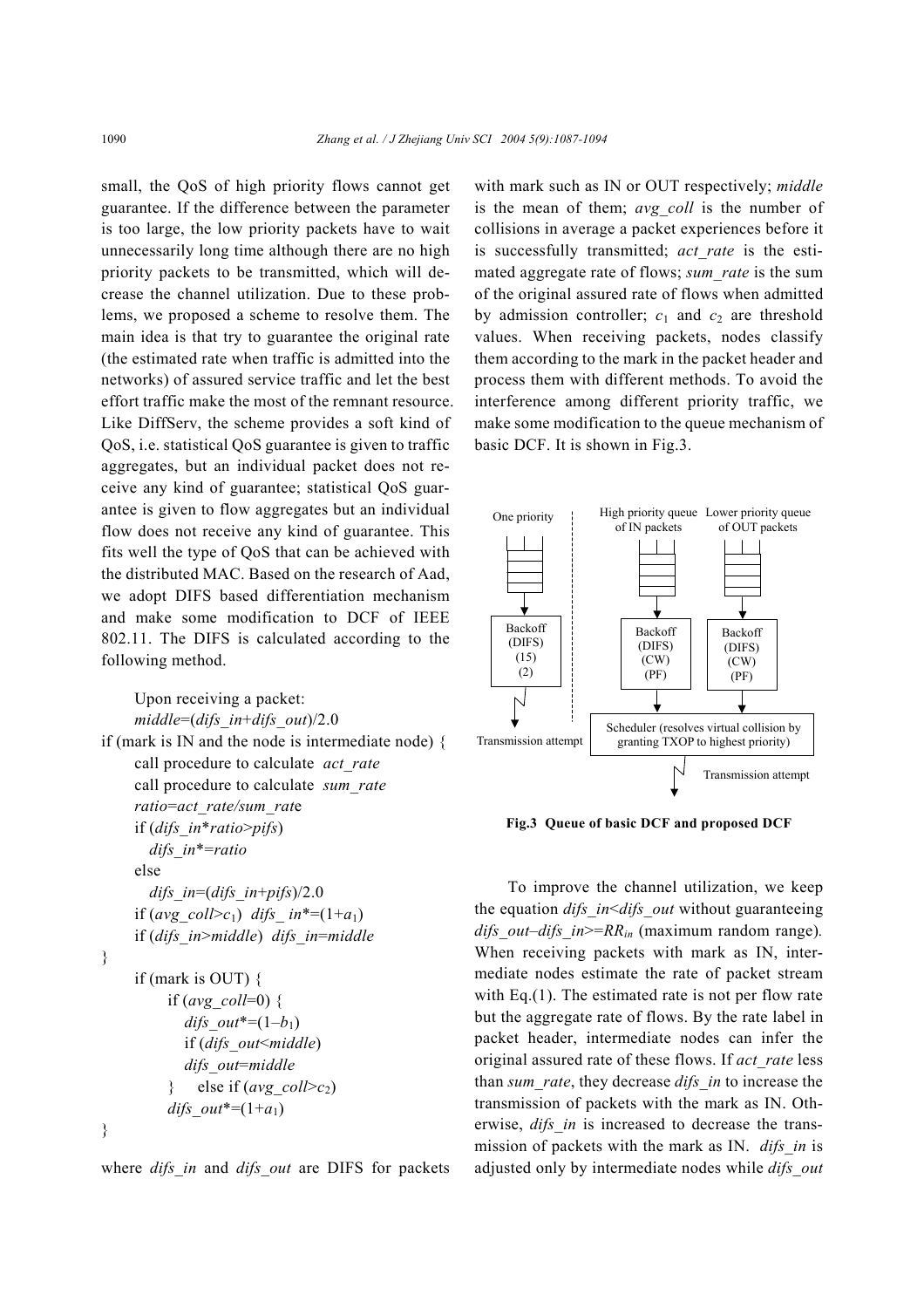is adjusted by all related nodes. When receiving packets with the mark as OUT, nodes infer the traffic load of the network by *avg\_coll*. If it is small enough, nodes "think" there is enough remnant resource and decrease *difs\_out.* If it is too large, nodes "think" the network is in heavy load condition and increase *difs\_out* to decrease the transmission rate of best effort traffic. When adjusting DIFS, certain constraints must be satisfied to keep the original IFS relationship of IEEE802.11. Besides, it is necessary for controlling overload, which affects medium utilization. The average collision number is calculated by Eq.(2):

$$
coll_{\text{avg}}^{n} = (1 - w)coll_{\text{cur}} + w \cdot coll_{\text{avg}}^{n-1}
$$
 (2)

where  $coll_{avg}^n, coll_{avg}^{n-1}, coll_{cur}$  are average collision number of current, average collision number of the last time and current collision number respectively; *w* is weight. According to the research (Banchs and Perez, 2002), we set *w* as 0.2. Besides, Banchs advises the threshold value is set as 4, so we set  $c_1$ as  $5$  and  $c_2$  as  $3$  to give assured service traffic enough priority. The parameters of  $a_1$ ,  $b_1$ , which determine the step of adjustment of DIFS, are set as 0.1 and 0.01 respectively in experiment, optimum values need to be investigated further.

# **Calculating the original rate of assured service traffic**

The original assured rate of a flow is the rate of the stream of packets that are marked as IN when entering into the network. To get the original rate of assured service traffic, we design a data structure about flow state and let each intermediate node store the structure of flows passing through it.

Struct flow state { double time\_stamp; double rate\_label; int present;  $\}$  fs [flow id];

where time\_stamp is the latest time that a packet of the flow passing through the node; rate\_label is the

rate of packet (with mark as IN) stream of the flow; present means whether the flow is passing through the node. The sum of the original assured rate of flows is calculated by summing the rate label of flows. Due to the dynamic characteristics of wireless Ad Hoc networks, rerouting among nodes causes flows passing different routes with time. So the flow state information stored in each node should be updated at certain time interval. In experiments, we set it as 1 s. If a packet (with the mark as IN) is the first packet of a flow, the node stores the flow state information. Otherwise, the stored information is updated. If none of the packets of a flow pass through the node at the certain interval time, the flow state information stored in the node will be deleted and its original rate is subtracted from the *sum\_rate*.

# EXPERMIMENT AND PERFORMANCE EVA-LUATION

In order to prove the feasibility of the proposed scheme and investigate its performance, we implemented it in ns-2 simulator and conducted extensive simulation experiments. The simulated network had a square shape of  $500 \times 500$  m<sup>2</sup>, where all wireless Ad Hoc mobile nodes shared a single radio channel of 11 Mbps. The number of the mobile nodes varied from 10 to 50. Mobility patterns were generated randomly with a maximum speed of 20 m/s. DSDV (Perkins and Bhagwat, 1994) was used for routing in the simulation. The simulation ran for 40 s. Real-time traffic was modeled as UDP flows and best effort traffic was modeled as TCP flows. The number of UDP flows was about 1/2 of the number of nodes and the number of TCP flows was about 1/4 of the number of nodes. Both TCP packet size and UDP packet size were 512 bytes. Packet interval was 40 ms.

In the first experiment, we investigated the relationship between the reserved bandwidth and the QoS of real-time flows acquired. There were 50 mobile nodes in this experiment. The default value for *difs\_in* and *difs\_out* were 0 and 16 respectively, which means the number of time slots increased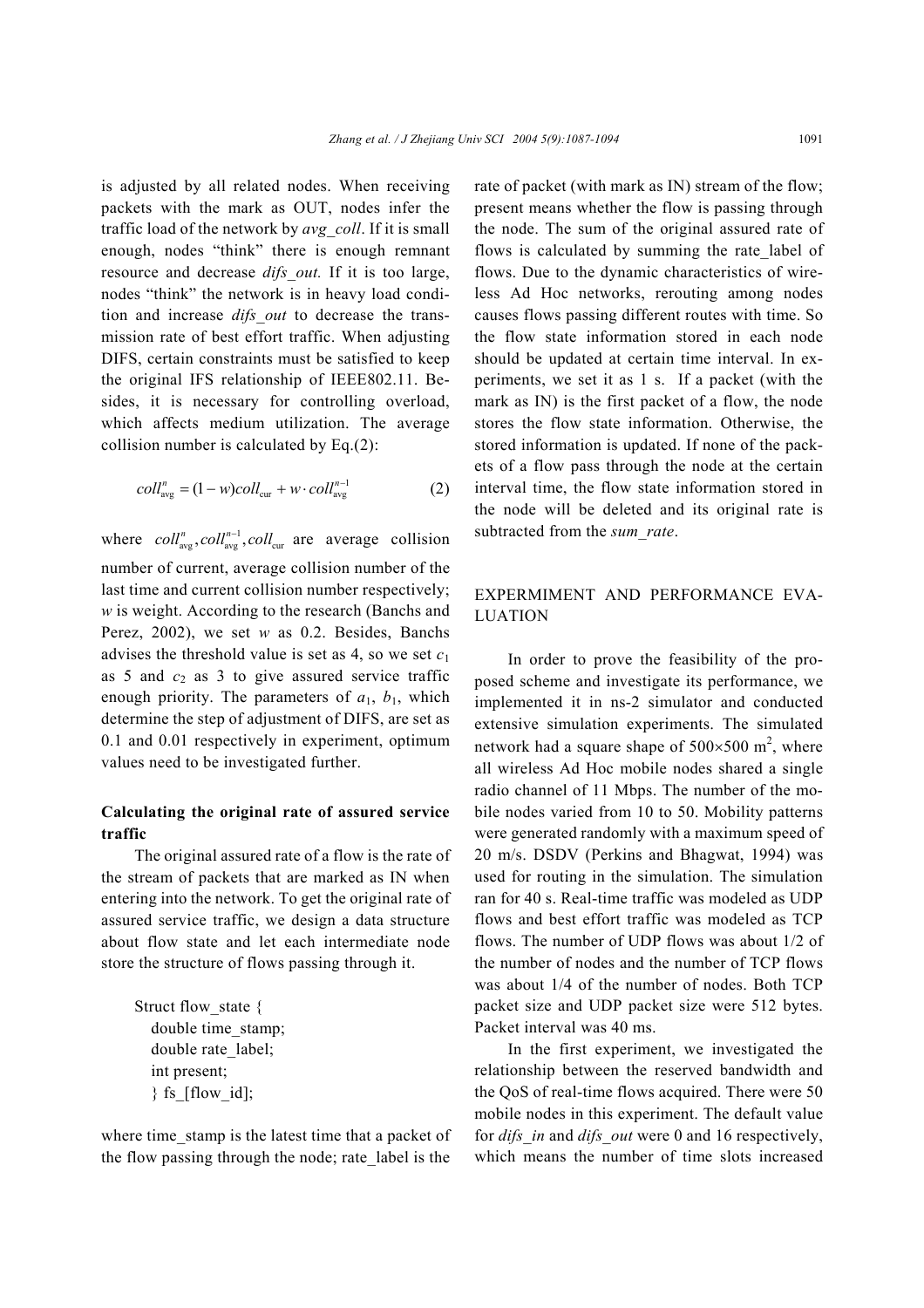from the basic value of DIFS of IEEE802.11. The result is shown as Table 1 showing that the QoS that these real-time flows acquired corresponded to the reserved bandwidth. When the reserved bandwidth was 0.05 Mbps and the data send rate of the source was about 0.1 Mbps, lots of packets could not get tokens. They were set as OUT and got best effort service as TCP packets. The QoS of these real-time flows could acquire degrades greatly and were only a little better than best effort flows. When the reserved bandwidth is 0.1 Mbps and the source sending the data was about the same rate, most of packets could get tokens and were marked as IN. The QoS of these real-time flows acquired improved considerably. The goodput increased, maximum packet delay decreased and standard delay deviation also decreased simultaneously. Due to the burst of the traffic, a few packets were set as OUT, so the maximum packet delay of the

real-time flows was still a little large. In the case of reserved bandwidth of 0.2 Mbps, almost all of the packets of real-time flows were set as IN packets and got assured service. So the QoS of real-time flows acquired improved again. Compared with best effort flows, real-time flows get better QoS. To investigate the performance of the proposed scheme further, we provide TCP flows with AS service and provide UDP flows with BE service and repeat the last experiment. The experiment result is listed in Table 2, showing that TCP flows get the QoS corresponding to their reserved bandwidth. With the increase of the reserved bandwidth, TCP flows get better QoS, the goodput increased and the average packet delay decreased at the same time. Because UDP flows are provided with BE service, the QoS they acquired was greatly decreased compared with that of the last experiment. When TCP flows reserved a bandwidth of 0.2 Mbps, they

**Table 1 Relationship of reserved bandwidth and the corresponding QoS of flows**

|                           | Reserved bandwidth          | $0.05$ Mbps | $0.1$ Mbps | $0.2$ Mbps |
|---------------------------|-----------------------------|-------------|------------|------------|
| AS traffic<br>(UDP flows) | Average goodput $(KB/s)$    | 10.76       | 11.75      | 12.24      |
|                           | Maximum goodput (KB/s)      | 20.33       | 21.40      | 25.71      |
|                           | Maximum packet delay (ms)   | 2563.51     | 482.52     | 94.02      |
|                           | Average packet delay (ms)   | 310.43      | 61.54      | 33.25      |
|                           | Standard deviation of delay | 537.96      | 71.69      | 22.17      |
| BE traffic<br>(TCP flows) | Average goodput $(KB/s)$    | 24.89       | 18.94      | 18.77      |
|                           | Maximum goodput (KB/s)      | 56.96       | 41.43      | 29.64      |
|                           | Maximum packet delay (ms)   | 1913.02     | 1744.64    | 1140.76    |
|                           | Average packet delay (ms)   | 474.98      | 499.65     | 440.31     |
|                           | Standard deviation of delay | 460.06      | 470.76     | 344.42     |

**Table 2 Relationship of reserved bandwidth and the corresponding QoS of flows**

| Reserved bandwidth |                             | $0.05$ Mbps | $0.1$ Mbps | $0.2$ Mbps |
|--------------------|-----------------------------|-------------|------------|------------|
| BE traffic         | Average goodput $(KB/s)$    | 8.35        | 8.76       | 8.45       |
| (UDP flows)        | Maximum goodput (KB/s)      | 14.07       | 22.05      | 17.40      |
|                    | Maximum packet delay (ms)   | 1173.32     | 1143.54    | 1955.37    |
|                    | Average packet delay (ms)   | 89.57       | 113.39     | 991.34     |
|                    | Standard deviation of delay | 209.95      | 126.79     | 272.52     |
| AS traffic         | Average goodput $(KB/s)$    | 27.45       | 28.97      | 31.36      |
| (TCP flows)        | Maximum goodput (KB/s)      | 40.86       | 45.59      | 53.24      |
|                    | Maximum packet delay (ms)   | 1840.52     | 1263.54    | 364.74     |
|                    | Average packet delay (ms)   | 693.64      | 271.58     | 43.81      |
|                    | Standard deviation of delay | 633.37      | 338.31     | 62.01      |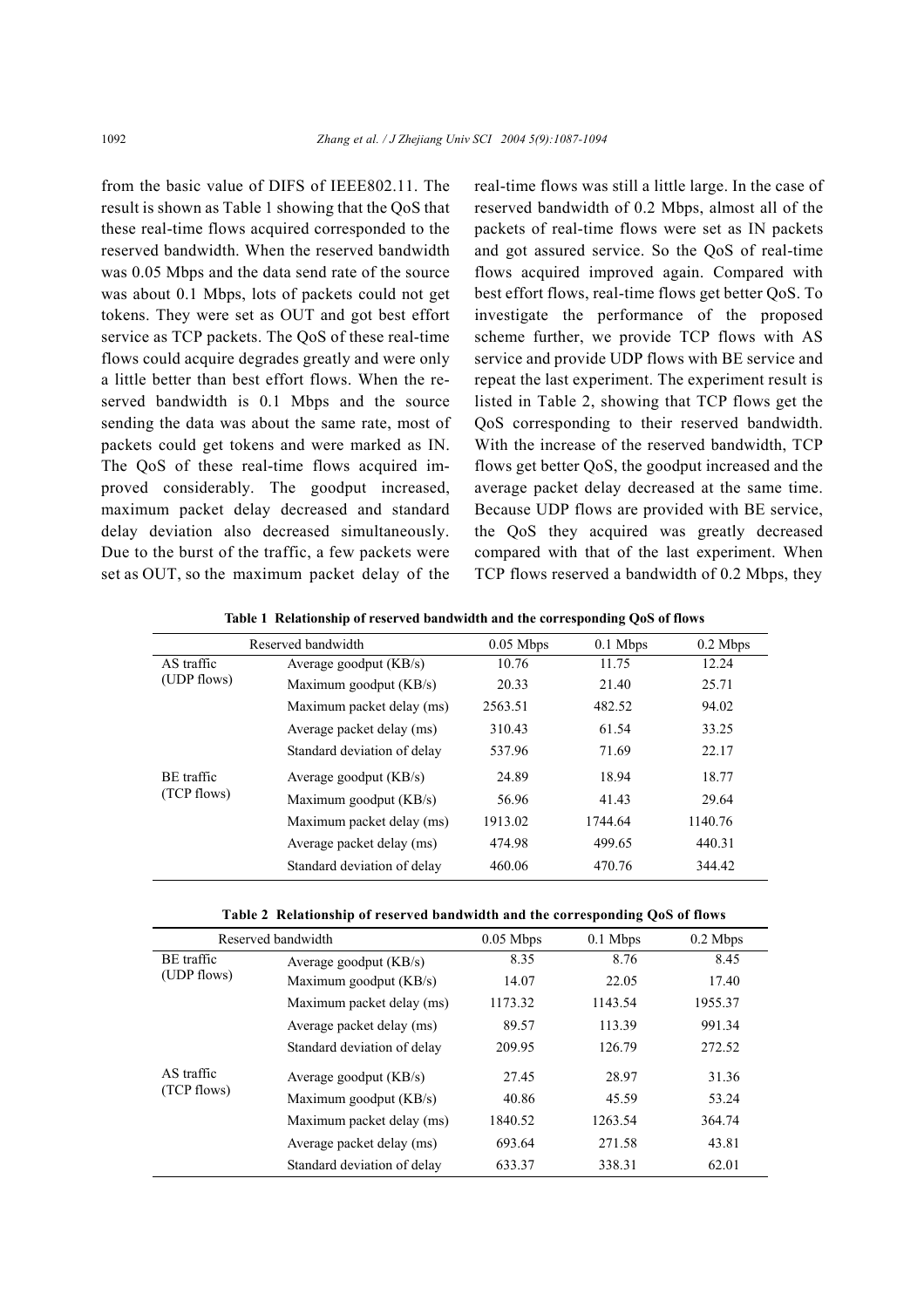could get much better QoS then UDP flows. The result proved that the scheme could protect responsive TCP flows from non-responsive UDP flows. In fact, due to the dynamic characteristic of Ad Hoc networks, it is very difficult to provide applications with absolute QoS in all conditions and guarantee the reserved bandwidth of an application absolutely. However, we can provide applications with the QoS corresponding to the bandwidth they reserved.

In the second experiment, we investigated the performance of the DCF with the mechanism of adaptively adjusted DIFS compared with the original DCF in various node number conditions. The number of the nodes varied from 10 to 50 and traffic load increased simultaneously. The default value for *difs\_in* and *difs\_out* were 0 and 8 respectively. The reserved bandwidth of real-time flows was 0.2 Mbps. The result of experiment is shown in the following figures. From them, some phenomenon can be found. With the increase of the node number and the traffic load, the goodput of each flow can acquire decreases while the average

packet delay increases gradually. Besides, the Goodput of best effort flows decreases rapidly while the goodput of assured service flows only decreases a little. Compared with original DCF, the proposed DCF increases the goodput of the best effort flows considerably and makes the assured service flows get more bandwidth when traffic load is heavy. Thus it can improve the channel utilization and provide assured service flows with better QoS guarantee. Besides, compared with the proposed and original methods, SWAN makes the average packet delay decrease considerably. However, its goodput is smaller than other methods also.

#### **CONCLUSION**

Based on the existing research work, the paper combines the admission control mechanism and the differentiation mechanism of IEEE802.11 and proposed a distributed network model that supports service differentiation in mobile Ad Hoc networks. Extensive simulation experiments showed that the



**Fig.4 Goodput of UDP flows vs the number of nodes**



**Fig.6 Goodput of TCP flows vs the number of nodes** 



**Fig.5 Average packet delay of UDP flows vs the number of nodes**



**Fig.7 Average packet delay of TCP flows vs the number of nodes**